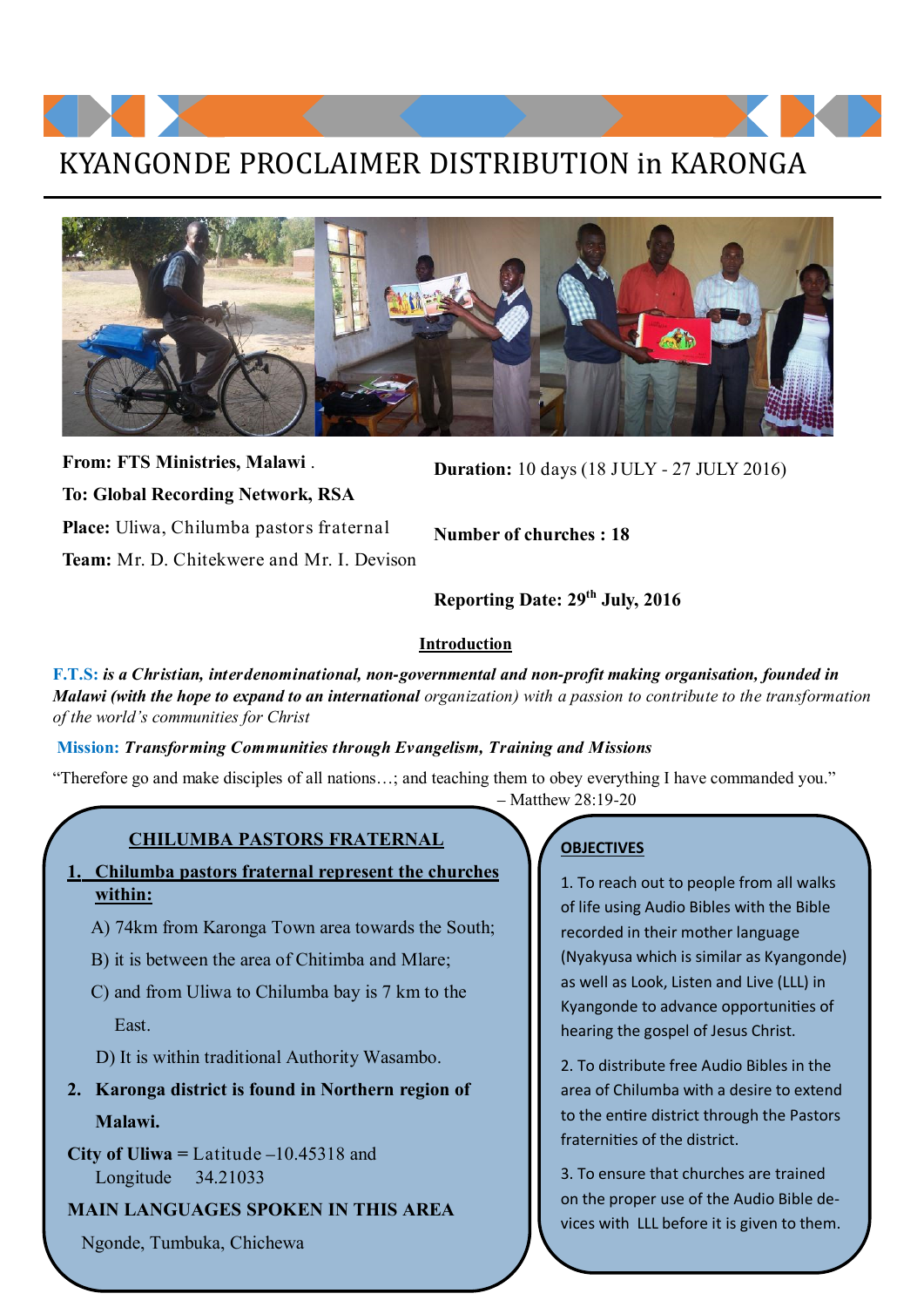

### **HIGHLIGHTS AND STRENGTHS**

We thank the Lord for His safety and for the Chilumba Pastors Fraternal warm welcome.

- 1. Pastors fraternity of Chilumba were organized and prepared for the distribution exercise of Audio Bibles with Nyakyusa New Testament and LLL in Kyangonde language.
- 2. We had 20 pastors with 81 leaders from 18 different churches (who are part of the Chilumba Pastors Fraternity) and out of these churches 46 prayer houses were presented and received training.
- The training which was conducted before distribution, targeted the inner cycles of the churches aiming at empowering the church leadership to take ownership and ensure safety of the equipment and conduct more trainings to the church members on proper handling of Audio Bible with LLL and picture books.
- 4. Participants demonstrated interest and willingness to learn in all the centers we visited (the churches were divided into 6 Centers).
- 5. We were so encouraged to see the Sunday school teachers taking part in the training sessions considering that the Audio Bible device is a useful tool when teaching children Gods word. We highly commended pastors for the inclusion of the Sunday School teachers.
- 6. Participants were encouraged and appreciated listening to the Audio Bible device with their own mother language recorded on it.
- 7. At the end of the program, we managed to distribute 26 Audibible players and 10 sets of LLL picture books promising them to send the 16 remaining book sets of LLL picture books in the near future to make sure that Audio Bibles are equal to the sets of picture book.
- 8. The pastors of Chilumba fraternal showed commitment and cooperation which contributed significantly to the success of the distribution exercise of the Audio Bible with the Kyangonde Bible stories also known as Look, Listen and Live (LLL) as part of the Audio Bible.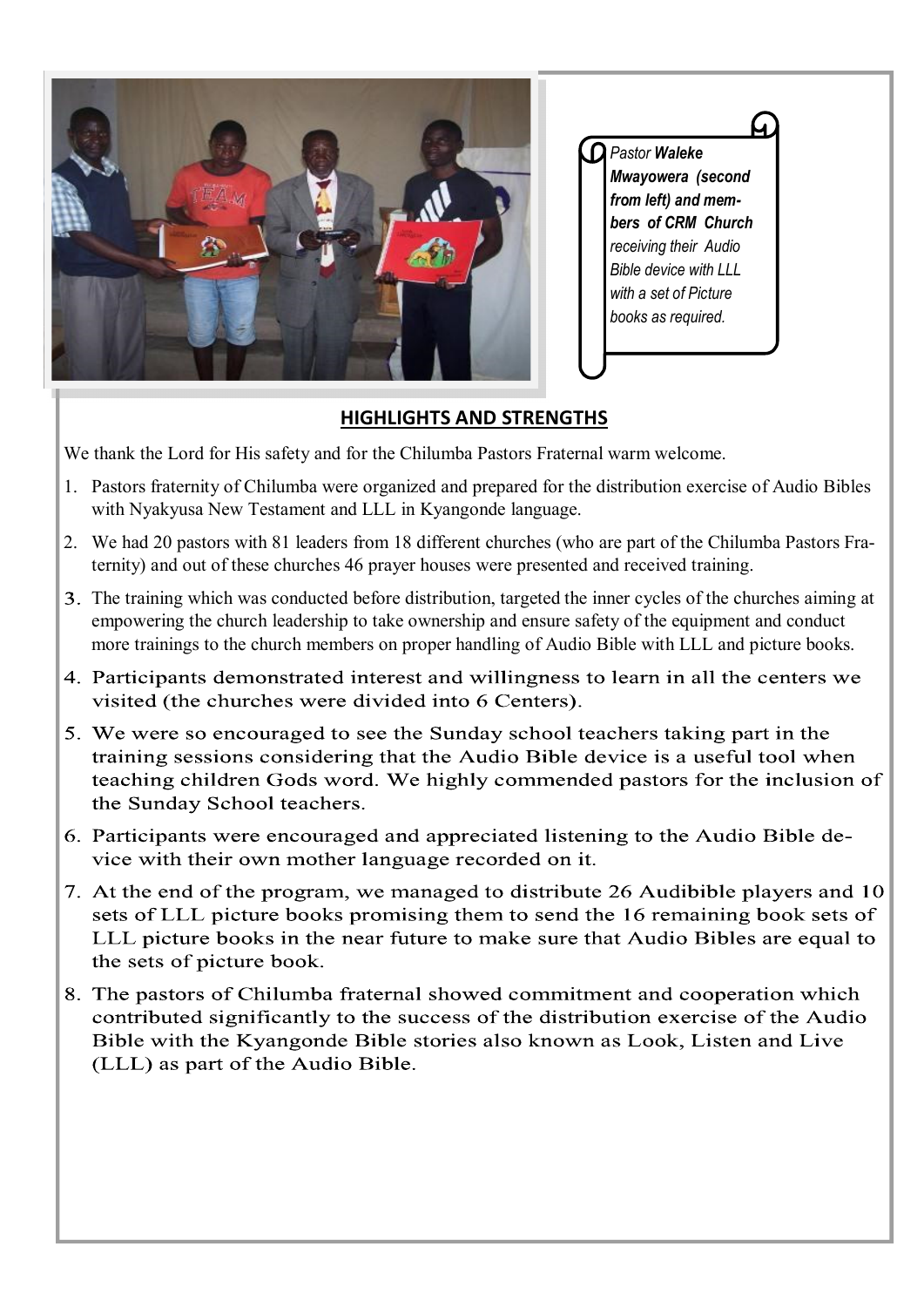#### **TESTIMONIES FROM PARTICIPANTS**

- 1. The pastors testified that Audio Bible in Kyangonde language is the first recording of its kind for the area, and the pastors appreciated the equipment and thanked the partnership of FTS Ministries and Global Recordings Network (GRN) for considering the people of Karonga to have the Look, Listen and Live recorded in their own mother language. This will help the churches to reach out to more people with the gospel of Jesus Christ.
- 2. The pastors commended that the distributed Audio Bibles with LLL will simplify the duty of the Church to proclaim the gospel of Jesus Christ as the it is commissioned to do.





#### **CHALLENGES AND WEAKNESSES**

- 1. As indicated above on the highlights, prayer houses presented during the trainings were more than the number of Audio Bibles distributed, therefore the need for more Audio Bibles with LLL are needed.
- **2.** The level of illiteracy in the churches that received the Audio Bibles with LLL is very high. The need to capture the testimonies as well as data for report writing will be challenging.

#### **STRONGHOLDS OF THE AREA**

1. The men of this area are bound in serious polygamy such that a 22 year old man could marry two wives

2. Early marriages that leads to high drop outs of the youth from school which resulted into a high illiteracy level in the area.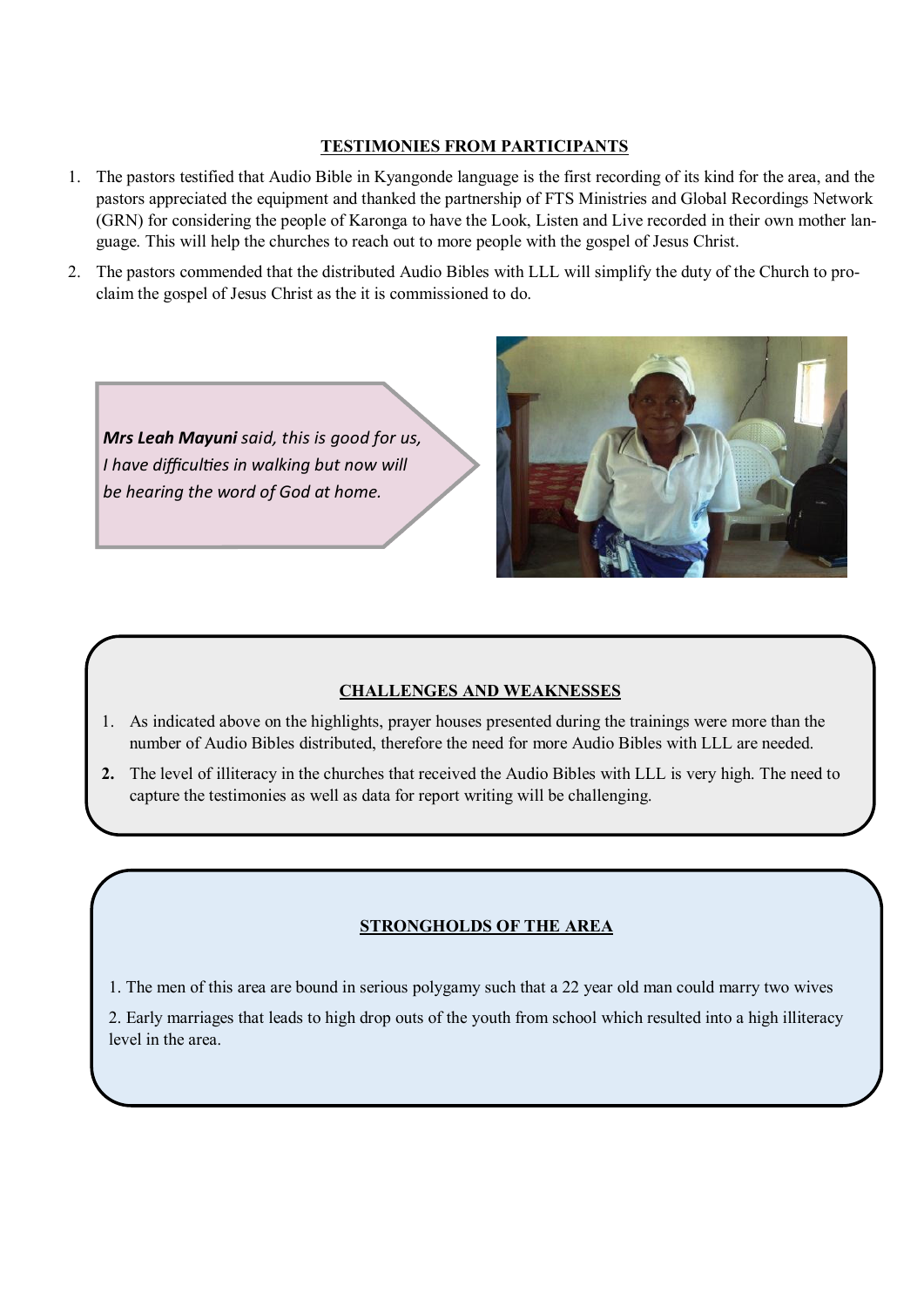#### **LIST OF PASTORS AND THEIR CHURCHES.**

|           |                               |                    | <b>NO OF BRANCHES ALSO</b><br><b>KNOWN AS PRAYER</b> |                        | People         |
|-----------|-------------------------------|--------------------|------------------------------------------------------|------------------------|----------------|
| <b>NO</b> | <b>FULL NAME</b>              | <b>MAIN CHURCH</b> | <b>HOUSES</b>                                        | <b>CONTACT DETAILS</b> | trained        |
|           | 1 Tedson Mboma                | <b>DRC</b>         | 1                                                    | 995801130              | 1              |
|           | 2 Paulendo                    | C.L.C              | 2                                                    | 888589291              | 7              |
|           | 3P.B.Mwaungulu                | <b>Full Gospel</b> | 1                                                    | 991267030              | 4              |
|           | 4 Andy Nyirenda               | Navigator          | 0                                                    | 996987479;888509079    | 1              |
|           | 5 Vincent Mgomezulu           | Assemblies of God  | 1                                                    | 8844266940;997375732   | 7              |
|           | 6Rev.S.M.Nyondo               | African            | 0                                                    | 0884744100;0993405936  | $\mathbf{1}$   |
|           | 7 Rev.A.Binga                 | Anglican           | $\pmb{0}$                                            | 999283774              | $\overline{4}$ |
|           | 8 Pastor S.L.Nkhoma           | <b>Baptist</b>     | 3                                                    | 999406754              | 3              |
|           | 9Rev.T.Botha                  | Emmanuel           | 6                                                    | 993078531              | 2              |
|           | 10 <sub>T</sub> .H.M Silungwe | L.W.C              | 3                                                    | 0997057555;0882486577  | $\overline{a}$ |
|           | 11 Waleke Mwayowera           | C.R.M              | 4                                                    | 0881392664;0992321369  | 4              |
|           | 12 Lenson Kalagho             | P.H.A              | $\pmb{0}$                                            | 991655648              | 3              |
|           | 13 Boniface Kaira             | C.F.C              | $\overline{2}$                                       | 999785775              | 6              |
|           | 14 Voster Mugwanga            | P.R.C.M            | $\pmb{0}$                                            | 992529698              | 2              |
|           | 15 Malingamoyo Mzumara        | M.A.O.G            | 1                                                    | 0888599240;0995540175  | $\overline{a}$ |
|           | 16 Saimon Mhango              | C.R.M              | 5                                                    | 0884134567;0994685308  | 4              |
|           | 17 Rev.PJ Mwakibinga          | P.M.C              | $\mathbf{1}$                                         | 993618583              | $\overline{7}$ |
|           | 18 Rev. Manda                 | C.A.P              | 6                                                    | 0999427120/0881206532  | 13             |
|           | 19 Ps Hoffman                 | Christian love     | 3                                                    | 996410060              | $\overline{2}$ |
|           | 20 Boyd Kondowe               | C.C.A.P            | $\overline{7}$                                       | 884397301              | 2              |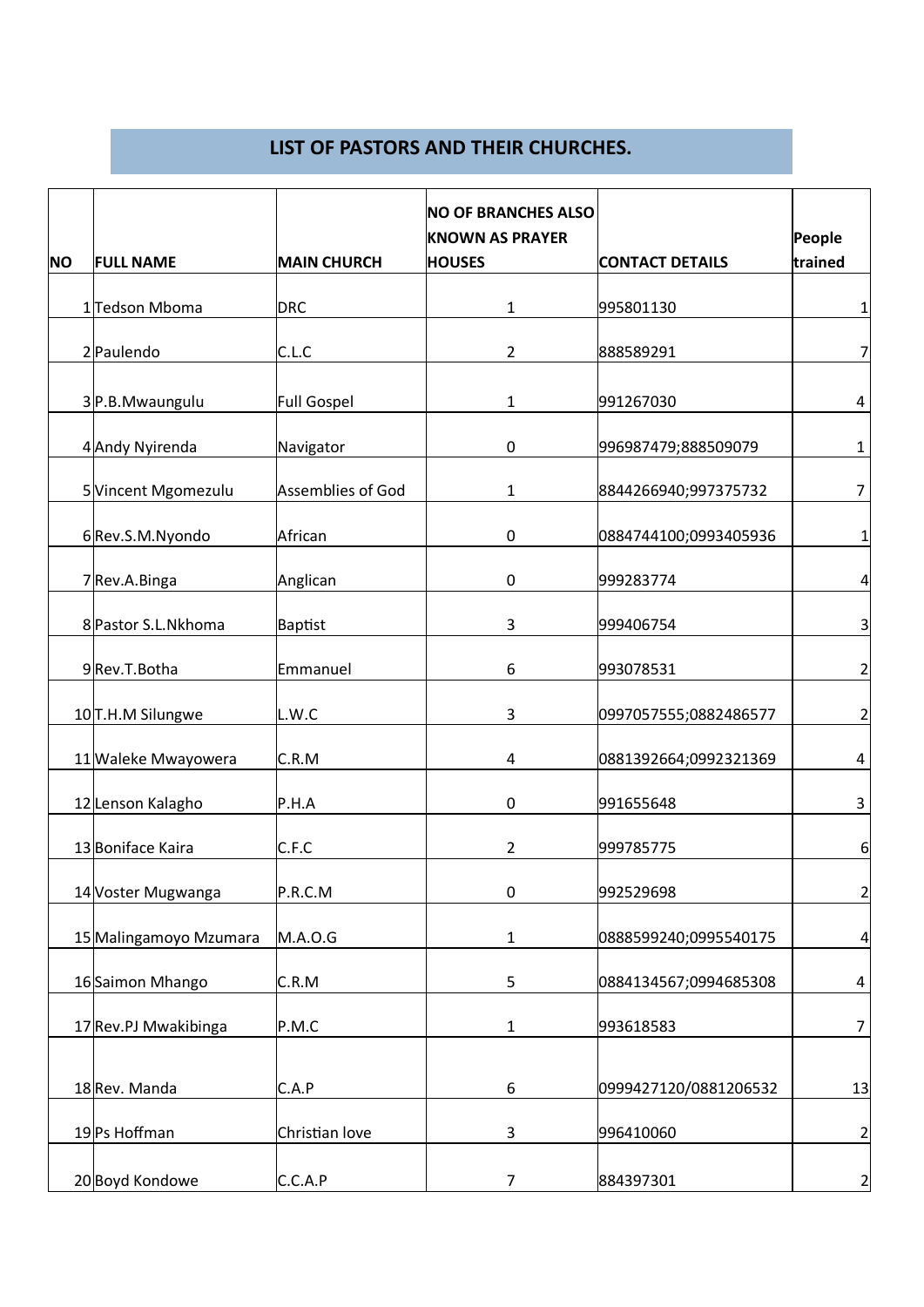# MAP OF MALAWI